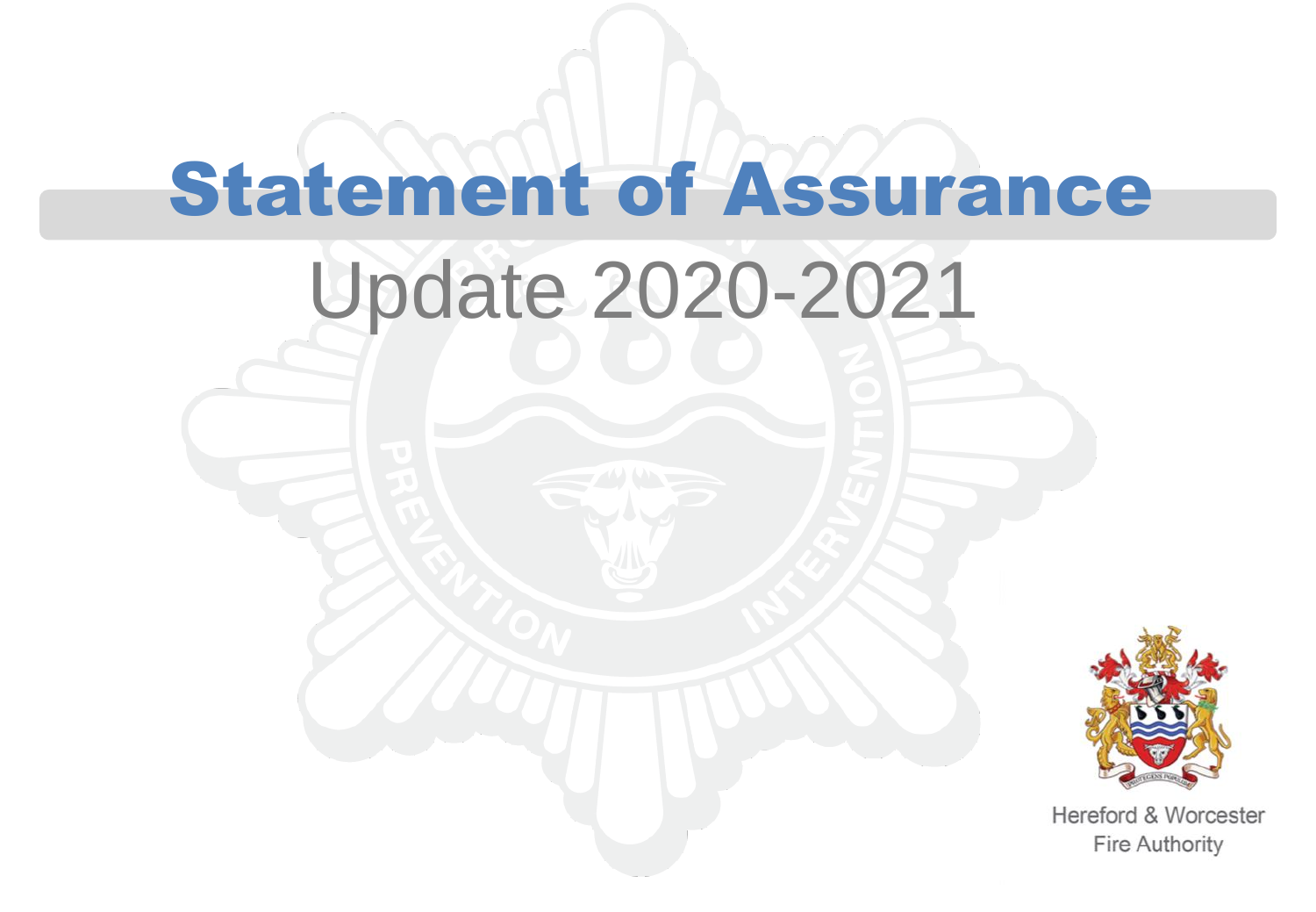### Foreword

The Statement of Assurance is an annual report designed to provide an assurance that we are doing everything we can to keep our communities safe and well.

It follows national guidance set out in the 2018 Fire and Rescue National Framework for England, which requires Fire and Rescue Authorities to provide assurance to our community and to government in three main areas:

- **Governance**: making sure our governance arrangements are delivering our services effectively and efficiently
- **Finance**: ensuring our financial arrangements are in order and providing good value for money, and
- **Operations**: organising our services to make sure risks are well understood and we have the right resources in place to tackle them effectively and safely.

The Statement also needs to have due regard to the expectations in the Community Risk Management Plan and the provisions of the National Framework.

The Statement is an update of the previous 2020-21 report in order to bring it into line with new reporting arrangements in place from 1 April 2021.

The Statement sits alongside our strategies, plans, policies and procedures – all of which can be viewed on the [Publications page o](about:blank)f the Service website.

The Statement covers the year up to 31 March 2021 – a year that has been dominated by one issue: Covid-19. The pandemic has affected every one of us, and you can read more about how the Service has responded later in the Statement. Thankfully, we are now welladvanced on the national vaccination programme; hopefully, heralding a return to some sense of normality in the coming year.

Despite the pandemic, our fire and rescue work continued throughout the year. We attended 7,016 incidents, down by 11% on the previous year.

During the year, we also prepared our new Community Risk Management Plan 2021- 25, which sets out our plans for keeping people, their homes, communities and the environment safe.

As Chairman of the Fire Authority and Chief Fire Officer, we are satisfied that our governance, financial and operational assurance arrangements are effective and appropriate in supporting our aim to deliver our services to the best of our abilities for the communities of Herefordshire and Worcestershire.

Through this Statement, we want to give you an opportunity to review these arrangements and be assured that we have conducted our business in accordance with the law and proper standards and have used our public funding efficiently, effectively and economically.



Councillor Kit Taylor, Chairman of the Fire Authority



Jonathon Pryce, Chief Fire Officer / Chief Executive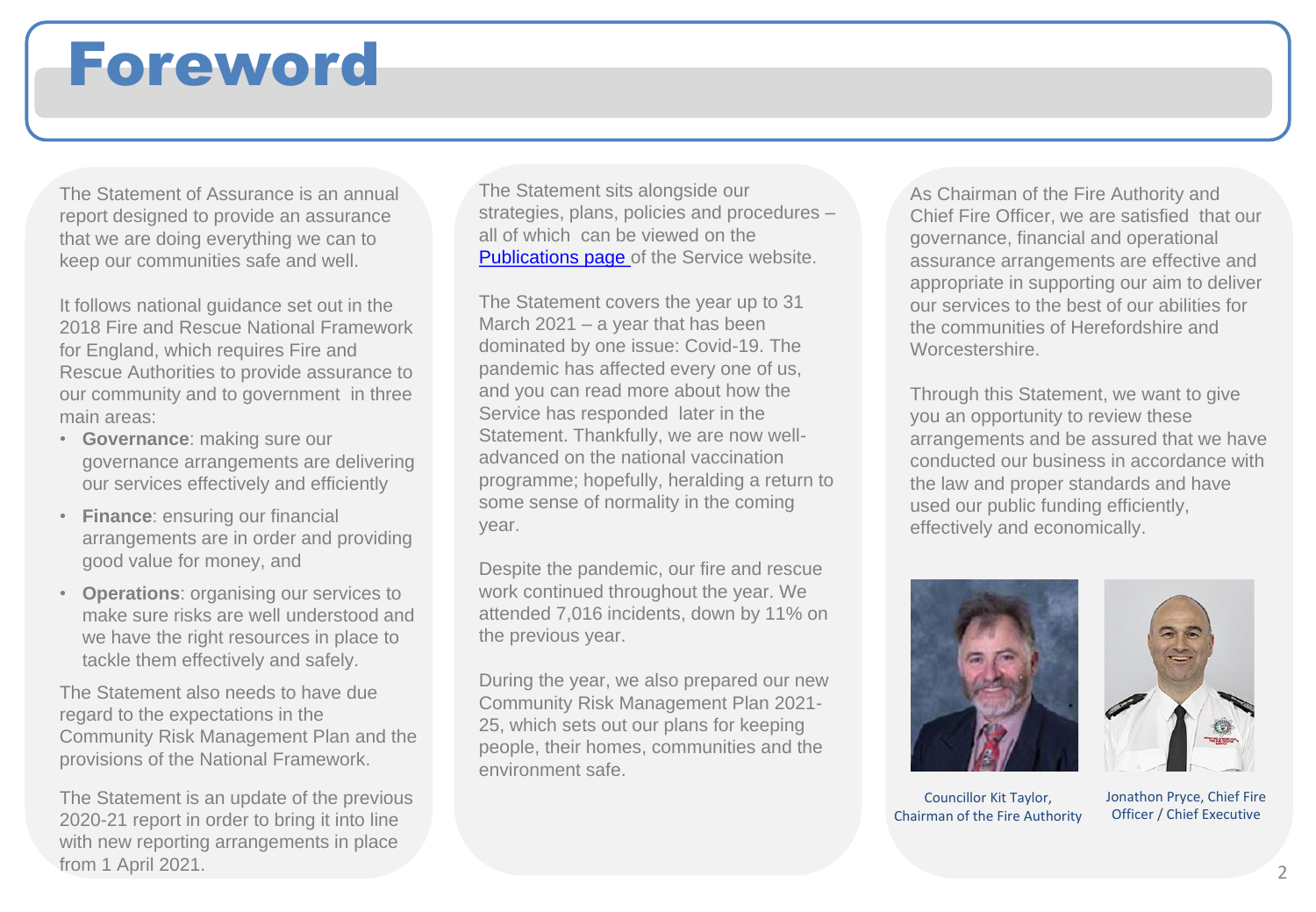### About us – our area

Hereford & Worcester Fire and Rescue Service (HWFRS) provides prevention, protection and emergency response services across Herefordshire and Worcestershire.

The two counties cover a large, mostly rural area of 1,500 square miles and are home to 791,685 people, three-quarters of whom live in Worcestershire.

To cover this very large area, we organise our services around three Districts – North, South and West – which provides a balanced response to community risk.

Within the area we have 25 fire stations, mostly located in the main towns, with 41 frontline fire engines supported by 28 specialist vehicles. These are placed strategically to be able to respond effectively and in a timely manner whenever an emergency call is received.

You can read more about our area and the Service on our [Website](about:blank)

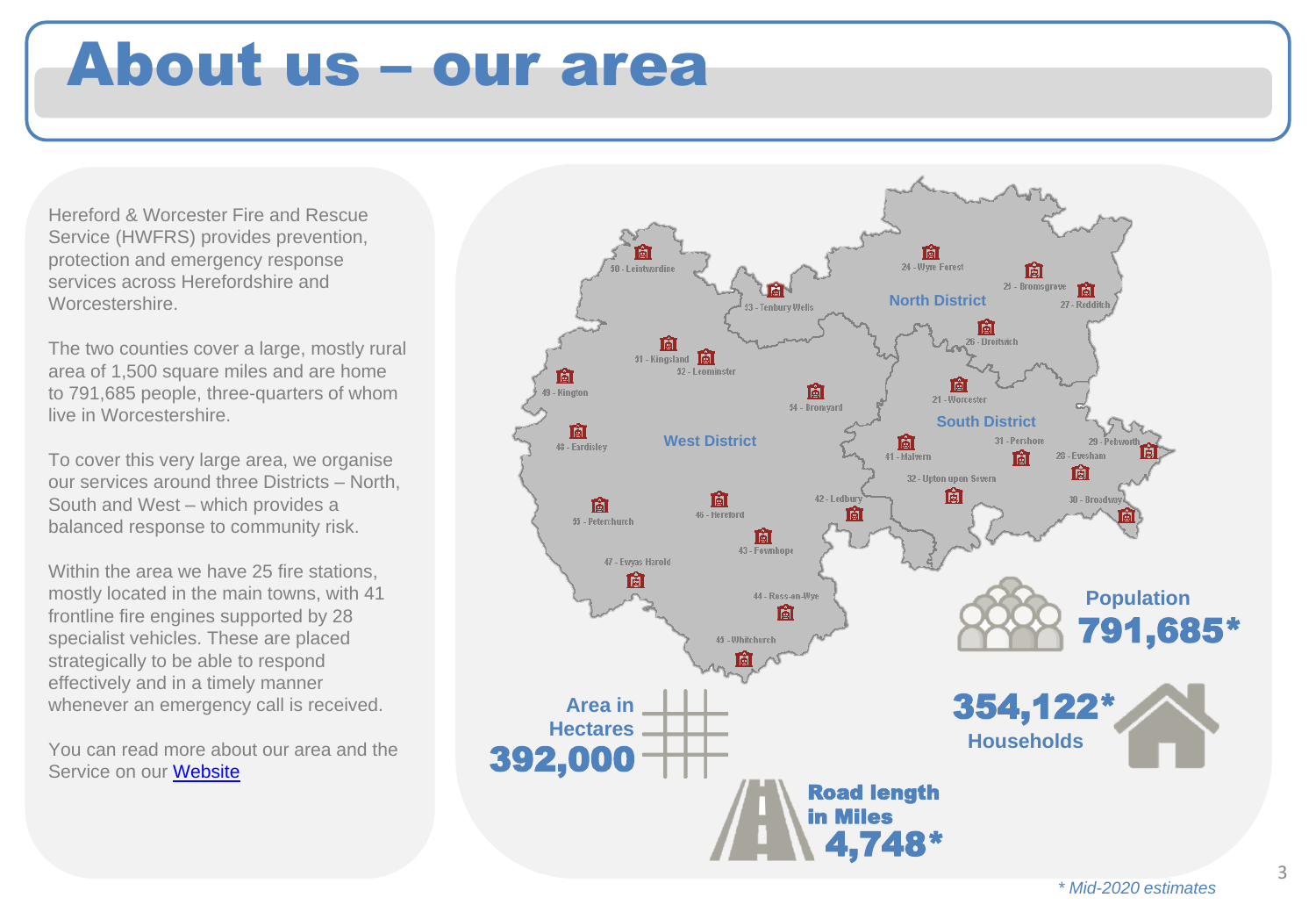## About us – our Service in 2020-21

Our work is driven by our **Core Purpose …**

**Keeping people safe from fire and other risks – responding efficiently and effectively to incidents and emergencies.**

… and our **Values**:



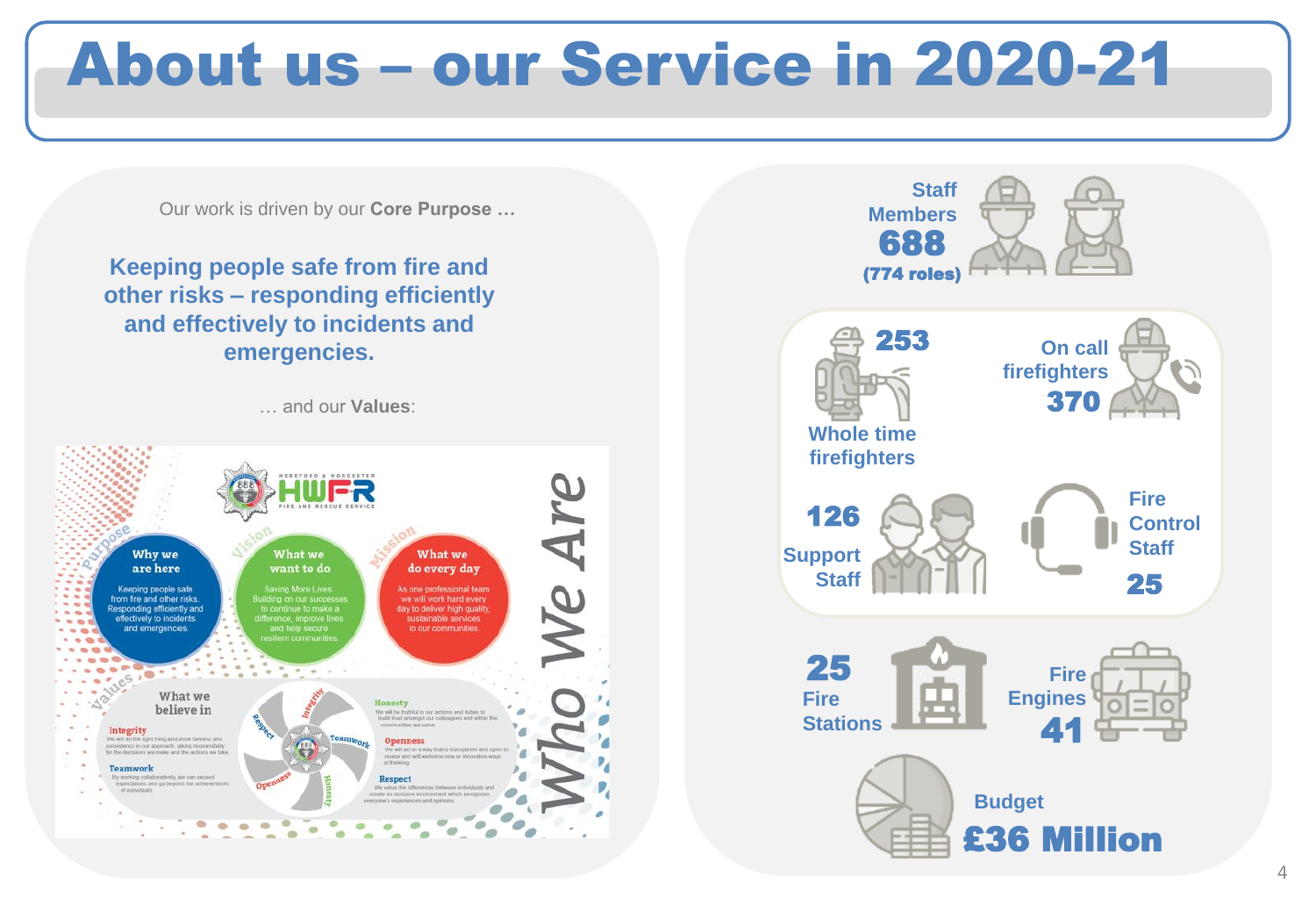### About us – our Structure

The chart shows how we organise our key prevention, protection and response services into directorates, and most staff are directly involved in delivering these services. They are assisted by professional teams providing support and enabling services such as finance, human resources, legal services and information and communications technology. There is also a Fire Control team, who are the frontline service for receiving emergency calls and deploying crews to incidents.

You can read more about how we are structured and managed on the **About Us** page on our Website.

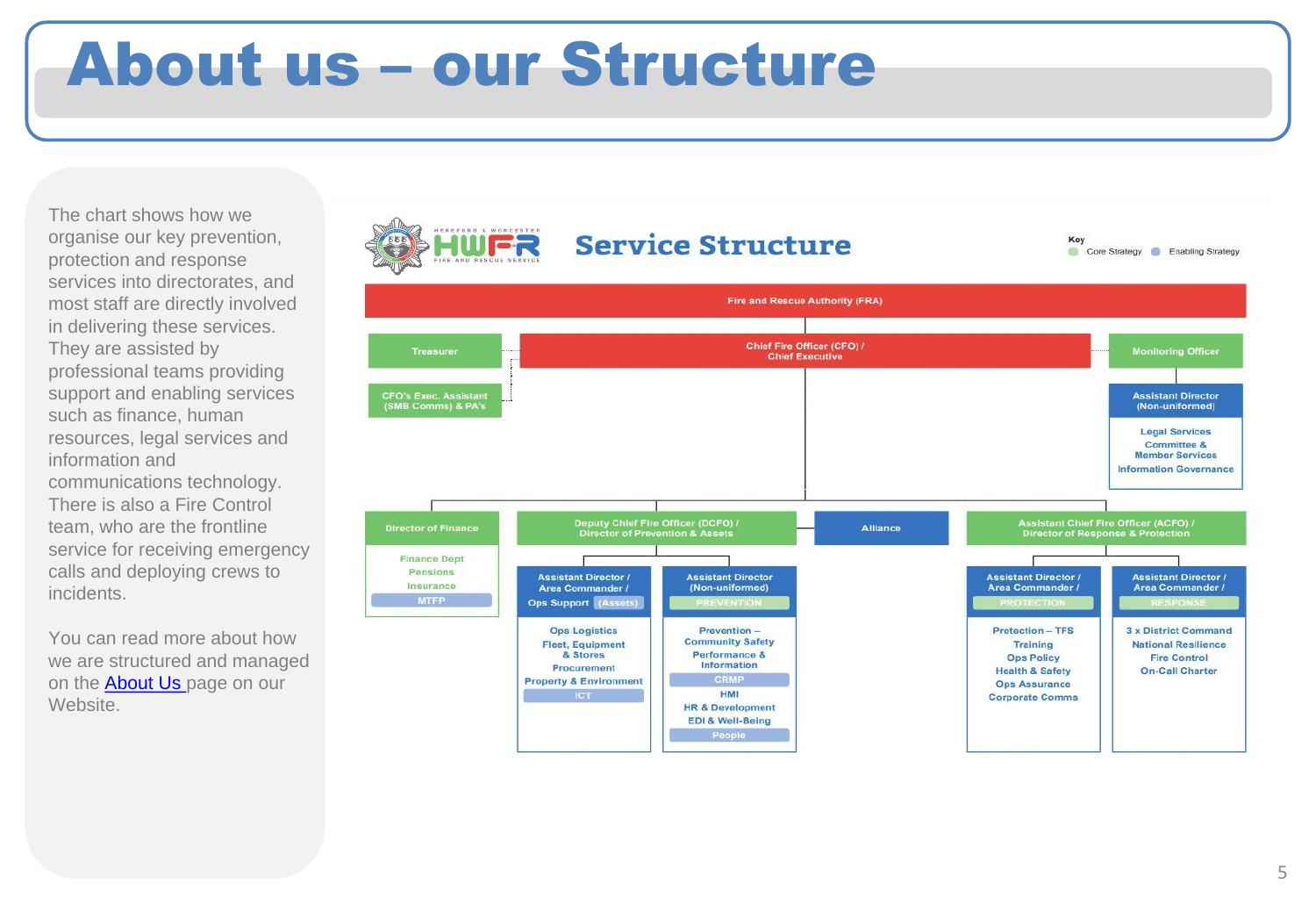# About us – our work in 2020-21

In 2020-21, we attended 7,016 incidents, about 135 each week. This was about 11% less than the previous year. We were called to fewer incidents in all three main categories: fires, special services (non-fire incidents) and false alarms. This includes a 27% fall in the number of non-fire incidents, mainly because of fewer road traffic collisions and flooding incidents during the year.

Over the year, we also continued to provide our key prevention and protection services, such as carrying out Safe & Well Checks, fitting smoke alarms targeted at vulnerable households and undertaking our risk-based audit programme for local business premises.

Throughout 2020-21, there was a significant focus on maintaining and strengthening the workforce through succession planning, including a new Chief Fire Officer, Assistant Chief Fire Officer and temporary Area Commanders. There was also recruitment and promotion for Group and Station Commanders and other new recruits to help to maintain our operational response capability.

The Annual Service Review 2020-21 provides an overview across all aspects of our work including Prevention, Protection, Response, Training and Fleet & Equipment. It also provides information on our new Equality, Diversity & Inclusion Plan 2020-25.

You can also read about the impact of Covid-19; how it has affected the Service and how we are responding. There is also an article on how we are taking on board the recommendations of the Grenfell Tower Inquiry.

We also provide more information on our new Community Risk Management Plan 2021-25, which is our overall strategy for keeping people, their homes, communities and the environment safe.

You can read more about our work in our [Annual Service Review 2020-21](https://www.hwfire.org.uk/assets/files/annual-service-review-2020-21-final-amended.pdf), which is available on the Service website. You can also read about our plans for the coming year in our [Annual Service Plan 2021-22](about:blank), also on the Service website.





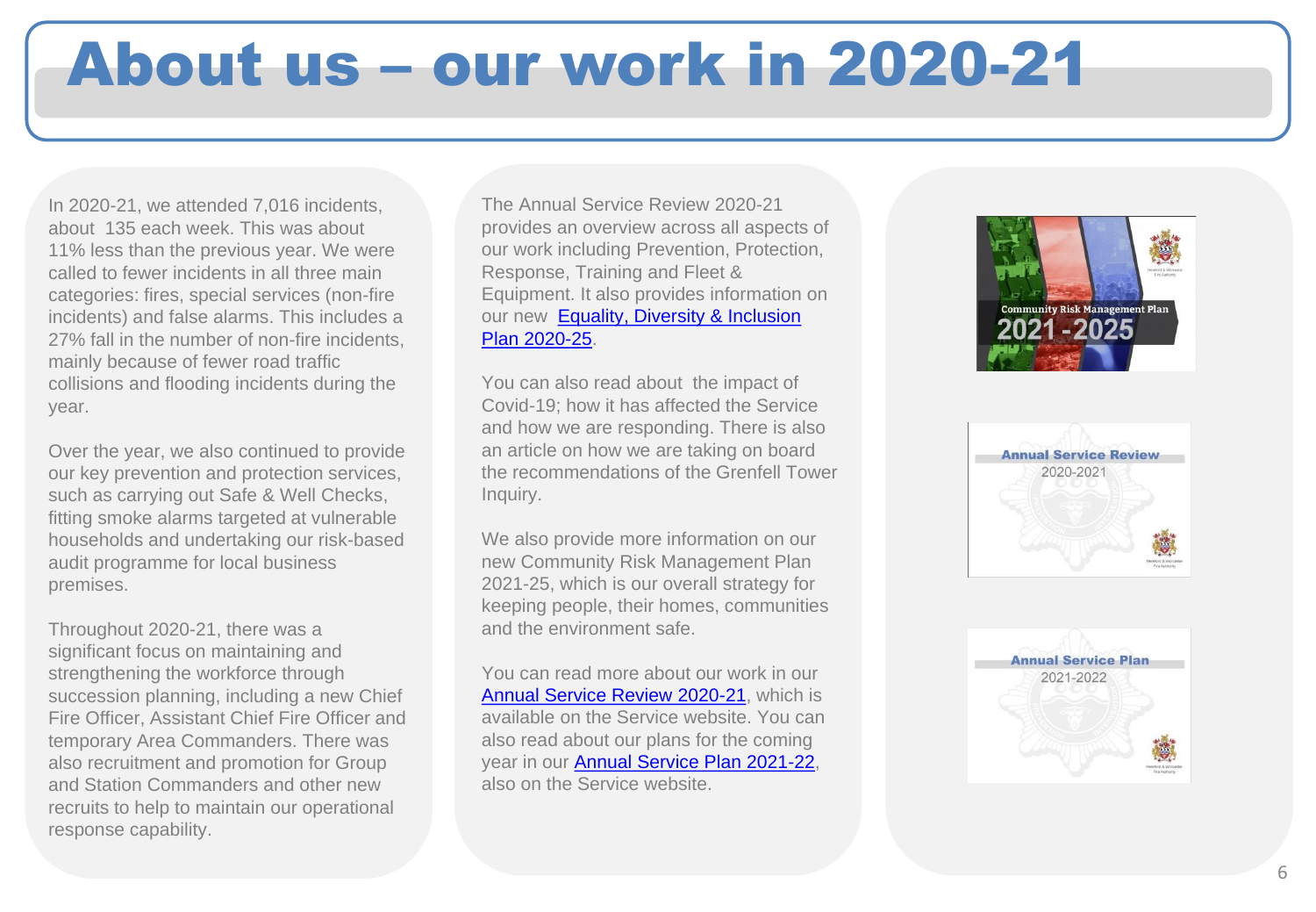### Governance Assurance - 1

The Service's governing body is Hereford & Worcester Fire Authority. It is made up of 25 local councillors, six from Herefordshire Council and 19 from Worcestershire County Council. Since October 2016, the Fire Authority has included the West Mercia Police and Crime Commissioner (PCC) in a non-voting capacity.

#### The Authority:

- makes sure the Service carries out its duties in relation to fire prevention, fire safety, firefighting and rescues, including road traffic collisions and other emergencies such as flooding, as set out in the Fire and Rescue Services Act 2004
- makes sure due regard is given to the terms and requirements set out in the Fire and Rescue National Framework for England, as updated in 2018
- sets the budget and approves the Service's overall direction
- appoints the Chief Fire Officer and makes sure the Service has the right people, equipment and training to deliver their services effectively and efficiently in the best interests of the communities of Herefordshire and Worcestershire.

The Authority normally meets four times a year and is supported by three main committees. Most meetings are held in public, though with the onset of the Covid-19 pandemic some meeting have been held virtually. These can be viewed on the [Fire Authority YouTube website.](about:blank)

Full details of the Authority, committees, meetings and decisions can be found on [Fire Authority page o](about:blank)f the Service website.

The Authority has a responsibility to ensure its business is conducted in accordance with the law and proper standards, and that public money is safeguarded and properly accounted for. This is supported by a Code of Corporate Governance setting out how good governance will be promoted.

The main elements of the governance framework are:

**• Constitution** (including the Members Code of Conduct)– defines the roles and responsibilities of the Authority, Committees, Members and Officers

#### ■ [Audit and Standards Committee](about:blank) –

reviews arrangements for identifying and managing the Authority's business risks and the approval of policies

- Monitoring Officer provides advice on the scope of powers and responsibilities of the Authority, and has a statutory duty to ensure lawfulness and fairness of decision making
- Chief Financial Officer (Treasurer) ensures the sound administration of the financial affairs of the Authority as required by the statutory duties under the Local Government Act 1972, the Local Government Finance Act 1988 and the Account and Audit (England) Regulations 2015
- **Ethical Framework and Code of Conduct** – in place for all staff, and familiarisation is included in the induction process.

#### **Information Governance**

The Service collects and maintains information and data to enable us to carry out our statutory duties. The Information Governance service within the Legal Services team ensures information is kept secure and is used fairly and properly. The [Access to Information p](about:blank)age of the Service website provides more information, including links to the Freedom of Information and Data Protection acts.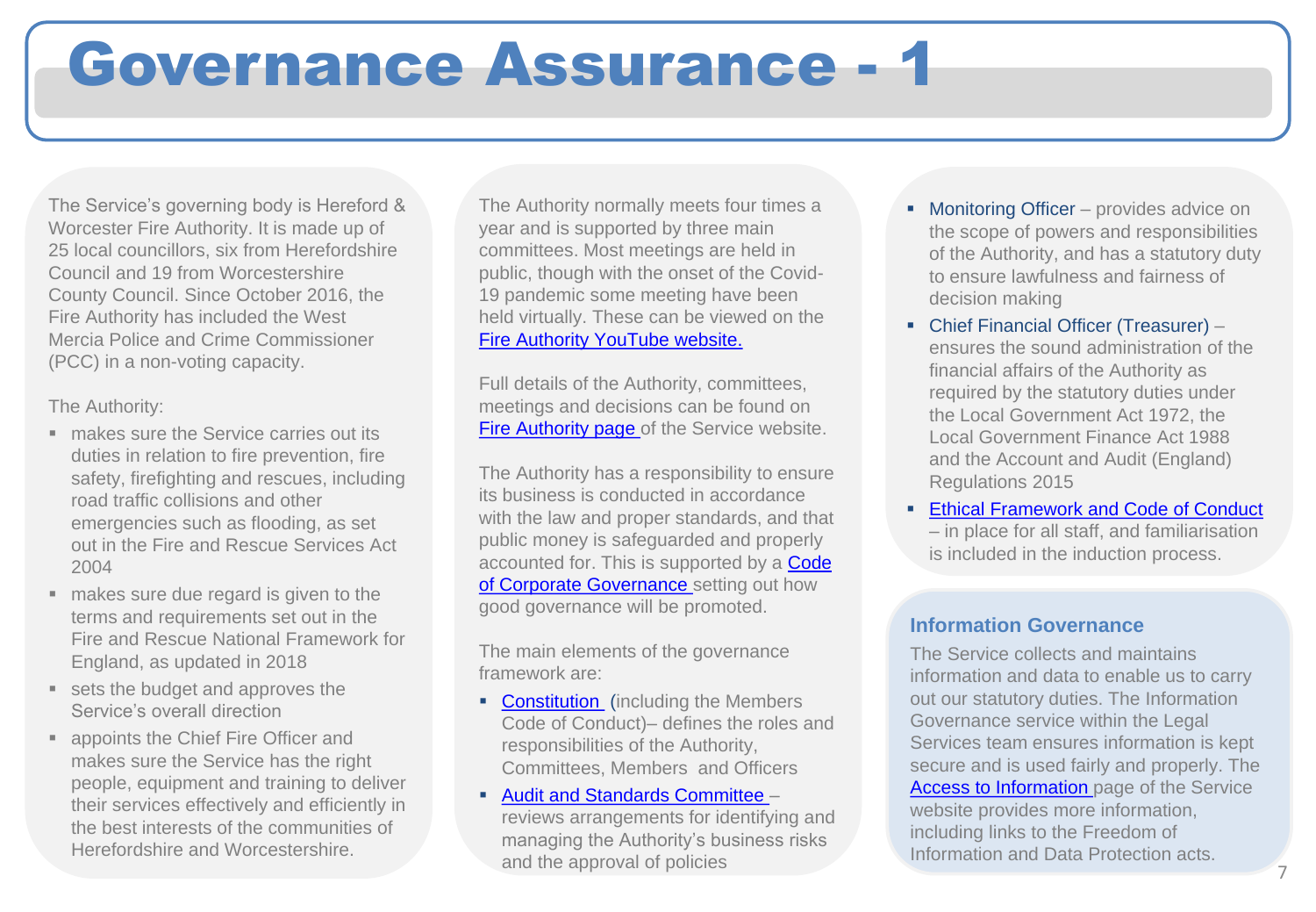### Governance Assurance - 2

Each year, the Authority prepares an [Annual Governance Statement \(](about:blank)AGS) setting out how it meets its responsibilities.

It provides assurance in relation to seven Core Principles:

- A: Behaving with integrity, demonstrating strong commitment to ethical values and respecting the rule of law,
- B: Ensuring openness and comprehensive stakeholder engagement
- C: Defining outcomes in terms of sustainable economic, social and environmental benefits,
- D: Determining the interventions necessary to optimise the achievement of the intended outcomes
- E: Developing the entity's capacity, including the capability of its leadership and the individuals within it,
- F: Managing risks and performance through robust internal controls and strong public financial management
- G: Implementing good practices in transparency, reporting and audit to deliver effective accountability.

We have reviewed compliance against these Principles and are assured that all elements are met. This is set out in the AGS Assurances 2020/21 and Action Plan [2021/22, which includes one area where](about:blank)  minor action was required.

The Annual Governance Statement has been audited by the External Auditors and included in the [External Audit Findings](about:blank) 2020/21 report.

#### **Internal Audit**

During the year, the Worcestershire Internal Audit Shared Service (WIASS) carried out a number of audits in relation to Corporate Governance and System/ Management Arrangements. These audits help to ensure our systems and controls are adequate, effective and functioning correctly.

The audits examined Key Performance Indicators, Charge Cards and Asset Management Registers, and full assurance was achieved. The Internal Audit Annual [Report 2020-21 is available on the Servic](about:blank)e website for further information.

#### **Update on future governance**

The provisions of the 2017 Policing and Crime Act enabled Police and Crime Commissioners (PCCs) to take on responsibility for fire and rescue services.

The West Mercia PCC subsequently submitted a plan to take on governance of both Hereford & Worcester and Shropshire fire and rescue services. The plan was approved by Government, but it was subject to a legal challenge by both Fire Authorities.

A judicial review of the challenge in June 2019 upheld the Home Secretary's decision. However, in the light of changing circumstances, the legal proceeding concluded. The Home Office added that they would not consider any business case until after PCC elections in May 2021.

Following his re-election in May 2021, the West Mercia PCC has reiterated his intention to submit a business case to take over governance of the two fire and rescue services.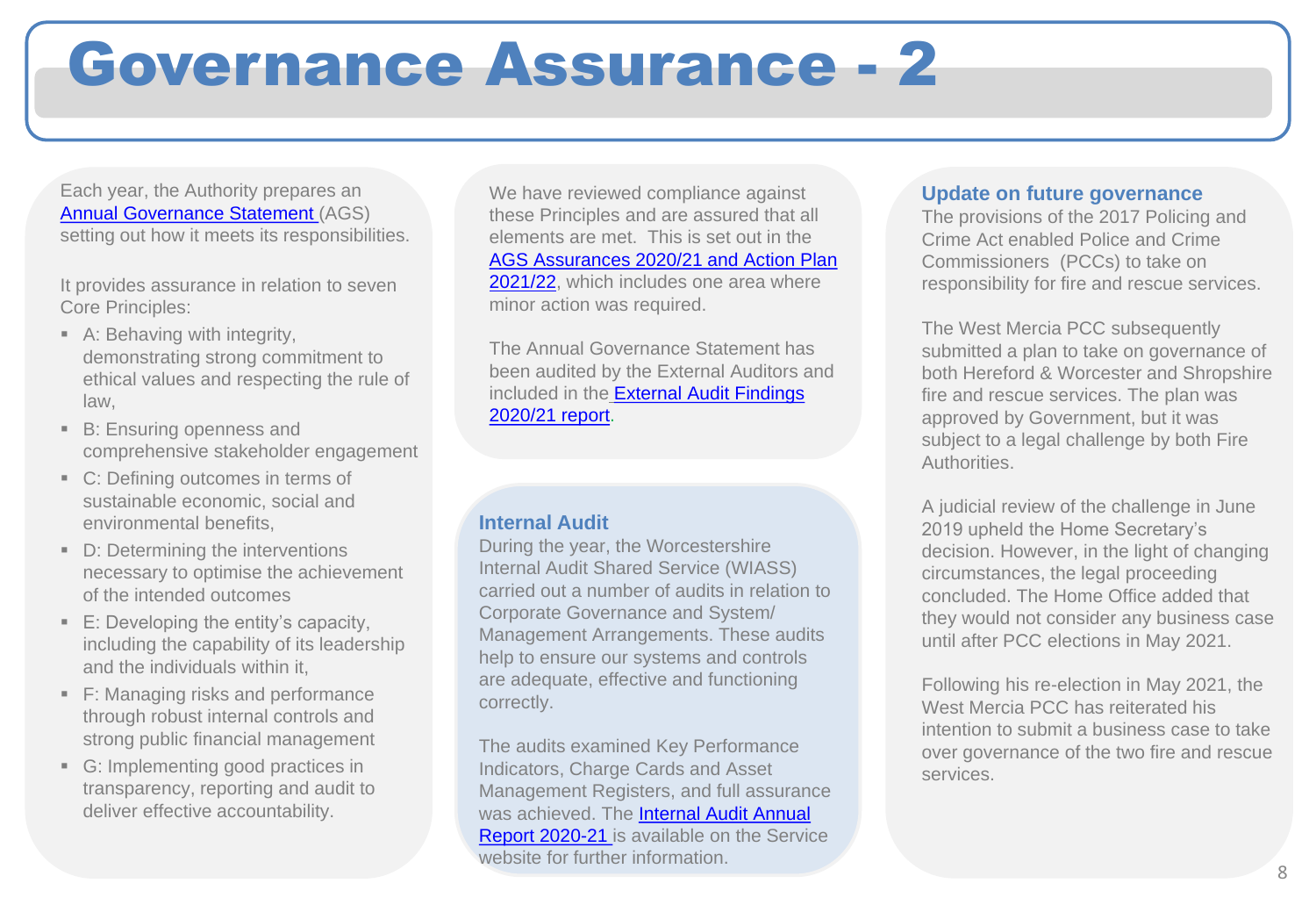### Financial Assurance

The Fire Authority is responsible for ensuring public money is properly accounted for and used efficiently and effectively. To ensure that sound financial management policies are in place, the Authority adheres to and implements the provisions of [Financial Regulations,](about:blank)  updated in January 2020.

The Regulations cover all aspects of financial management and planning, the management of risks and resources, financial systems and processes, arrangements for joint working and delegation limits.

Assurance is provided through an Annual Statement of Accounts. The Statement is designed to provide a true and fair view of the financial position, including a statement of income and expenditure. In preparing the Statement, the Treasurer follows the Chartered Institute of Public Finance and Accountancy (CIPFA) Code of Practice on Local Authority Accounting in the United Kingdom.

The Fire Authority's arrangements to secure economy, efficiency and effectiveness in its use of resources is also subject to an independent assessment annually by External Auditors.

The final **Statement of Accounts** covers the Authority's financial year ending 31 March 2021 and is available on the Service website along with the **External Auditor's** Annual Report 2020-21.

#### **Internal Audit**

To provide further assurance, every year a structured programme of internal audit reports of accountancy and finance systems is carried out by Worcestershire Internal Audit Shared Service in line with Public Sector Internal Audit Standards. During the year, five audits were undertaken: Main Ledger, Creditors, Debtors, Payroll & Pensions, and Capital Budgeting. The audit found an assurance level of "full" for the four core financial areas, no limited or below assurance areas, and no high priority recommendations. Further details can be [found in the Internal Audit Annual Report](about:blank) 2020-21.

#### **Budget**

Each year, the Authority approves a [Medium Term Financial Plan](about:blank), which sets out the resources needed to deliver our services, and agrees an annual budget. A Budget Monitoring report is also presented to the Fire Authority quarterly.

The budget for 2020-21 was £35.8m and a summary of how it was spent is included in the [Annual Service Review 2020-21](about:blank). It shows that the annual cost to the average Council Tax Band D household was £85.99 or £1.65 per week. Full details of the budget and **Council Tax** are available on the Service website.

#### **Transparency**

In addition to ensuring prudent financial management, the Authority is committed to promoting openness and accountability in local decision making, public spending and democratic processes. As part of this, it has adopted a Transparency Code of Practice, which includes details of payments for goods and services to external bodies and suppliers above £250, details of salaries, allowances and expenses paid to staff and Members.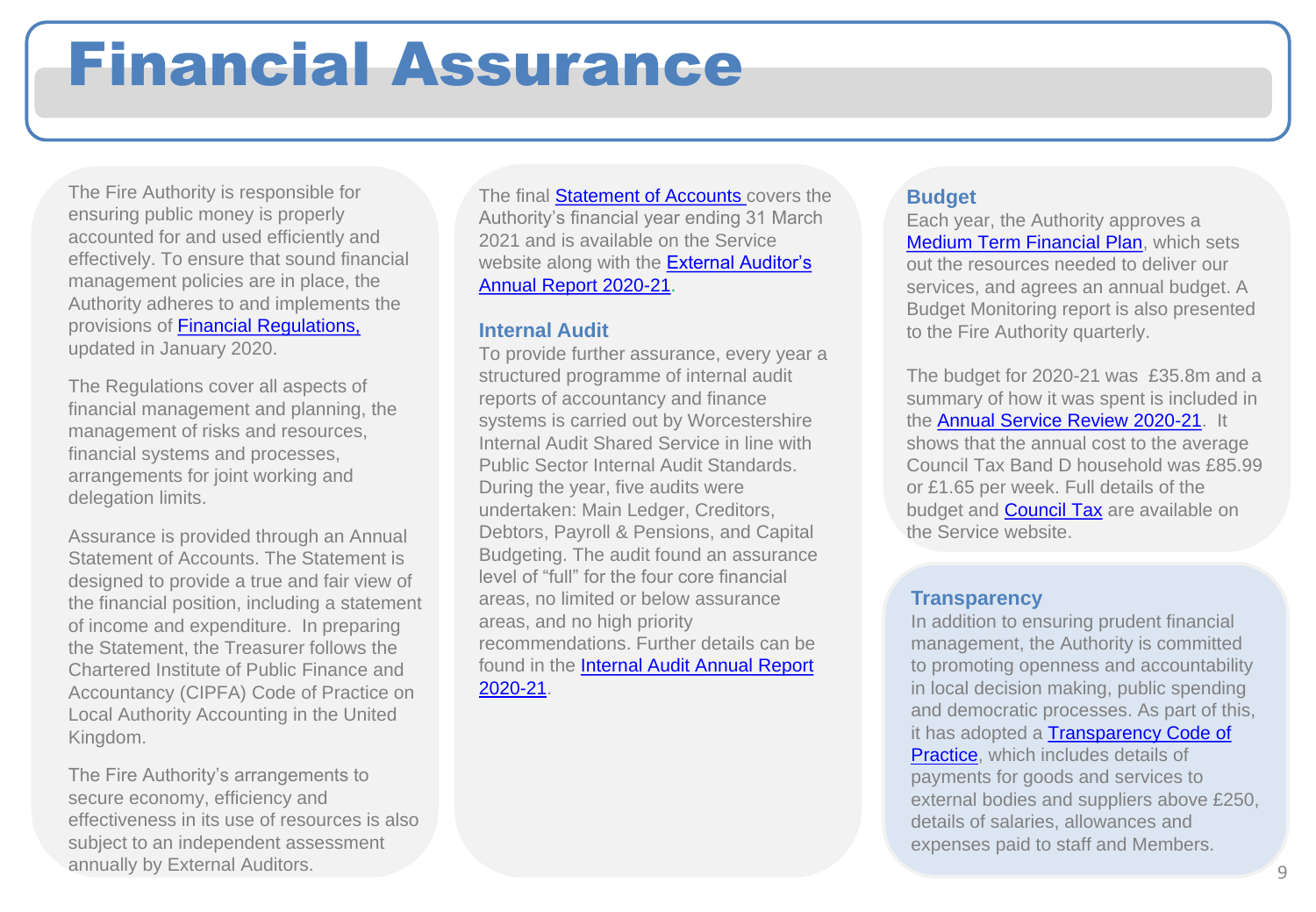### Operational Assurance - 1

Framed by statutory responsibilities set out in the Fire and Rescue Services Act 2004, the Civil Contingencies Act 2004 and other strategic legislation and guidance, we organise our services to make sure our firefighters and communities are kept as safe as possible.

We aim to provide the best training and equipment for our firefighters to do their jobs safely and ensure they have the best incident command and operational leadership available. We constantly assess the level of risk across the two counties and use this to help organise how we target our prevention and protection services.

During the year, we prepared our new [Community Risk Management Plan 2021-](about:blank) 25 (CRMP), which sets out the Authorities plans to meet current and future risks to our communities. Prepared in conjunction with Shropshire FRS's new Integrated Risk Management Plan as part of the formal **Strategic Fire Alliance** between ourselves and Shropshire, it features our plans for prevention, protection and emergency response over the next four years, as well

as supporting our workforce and maintaining value for money.

The CRMP is supported by a number of more detailed strategies and risk analyses covering People & Places, Economy, Environment and Transport. All documents are available on the **Publications** page of the Service website. Also available are Station Risk profiles for each of our 25 fire stations, which can be found by following station links on the [Fire Stations p](about:blank)age of the website.

Key priorities and CRMP activities and plans in 2020-21 are set out in the Fire [Authority Annual Report 2020-21. This](about:blank) has now been replaced by two more accessible documents for future reporting - the Annual Service Review 2020-21 and the Annual Service Plan 2021-22.

#### **HMICFRS**

#### [Her Majesty's Inspectorate of Constabulary](about:blank)  and Fire & Rescue Services carry out

inspections of fire and rescue services to assess their effectiveness, efficiency and support for their people. Because of the Covid-19 crisis, they suspended their inspection programme until early 2021. However, the Service continued to implement actions recommended in the 2018 inspection and [Improvement Plan](about:blank)  updates can be found on the [Publications](about:blank)  page of the Service website.

Over the autumn of 2020, HMICFRS carried out a national inspection of the fire and rescue service response to Covid-19 during the early months of the pandemic. Their [inspection letter](about:blank) found that the Service had responded effectively, but could have done more in terms of protection and staff communication. Both of these areas have been quickly addressed.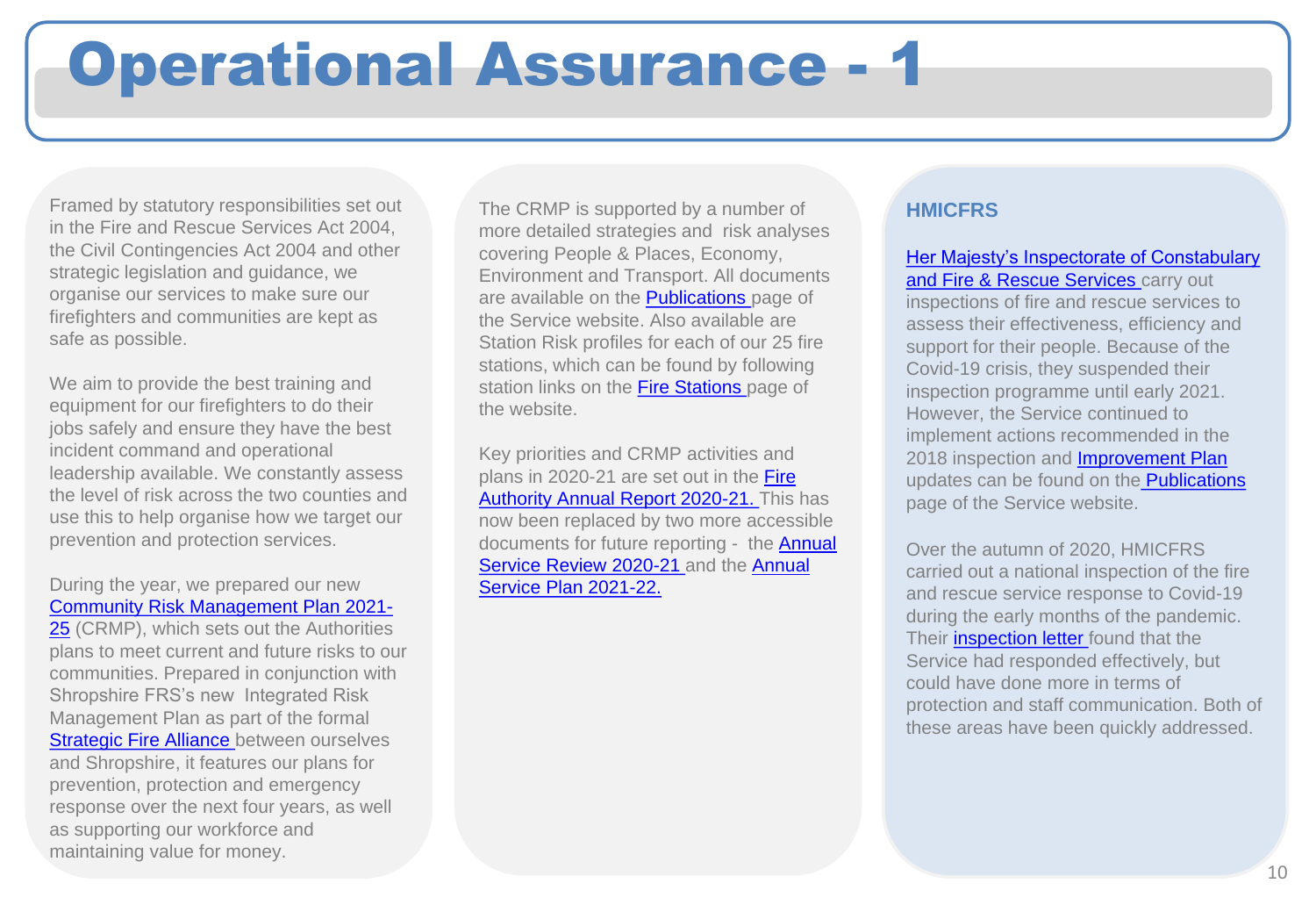## Operational Assurance - 2

#### **Operational Audits**

Despite the restrictions arising from Covid-19, the Service's programme of Operational Assurance audits continued throughout the year.

There was a focus on safety critical Breathing Apparatus (BA) training, resulting in 100% operational personnel compliance completing the BA refresher for 2019-21. Station Assurance audits also gained 100% compliance in watch and on-call units completing the audit.

Practical Skills audits were unfortunately postponed given the Covid-19 circumstances, but audits were completed in key safety critical areas, including Compartment Fire Behaviour Training, First Response Emergency Care, learning from operational incidents and health and safety events.

Assessments of knowledge and understanding of safeguarding, operational discretion and information governance were also carried out, following minor amendments to guidance.

Self-assessments carried out by Watches and On-Call units were also examined to review how effective local management processes are, including driving licence checks, return to work interviews, appraisals and active incident monitoring completions.

Findings continue to be very positive in relation to practical and technical abilities and competencies demonstrated, with any outstanding actions needed noted and followed up.

While the impact of Covid-19 throughout the year led to a reduction of some activity, 100% of the Intel programme was delivered, and a significant number of risk reviews (254) were carried out for Care Homes across the two counties. Incident Command competence for all levels of Command across the organisation remained high at 98%, and this assurance supports and drives firefighter safety, particularly at operational incidents.

National Resilience assets also remained available throughout 2020-21 and supported the national High Volume Pump Capability Team with a revised programme for 2021-22 using new facilities available at the Wyre Forest Hub.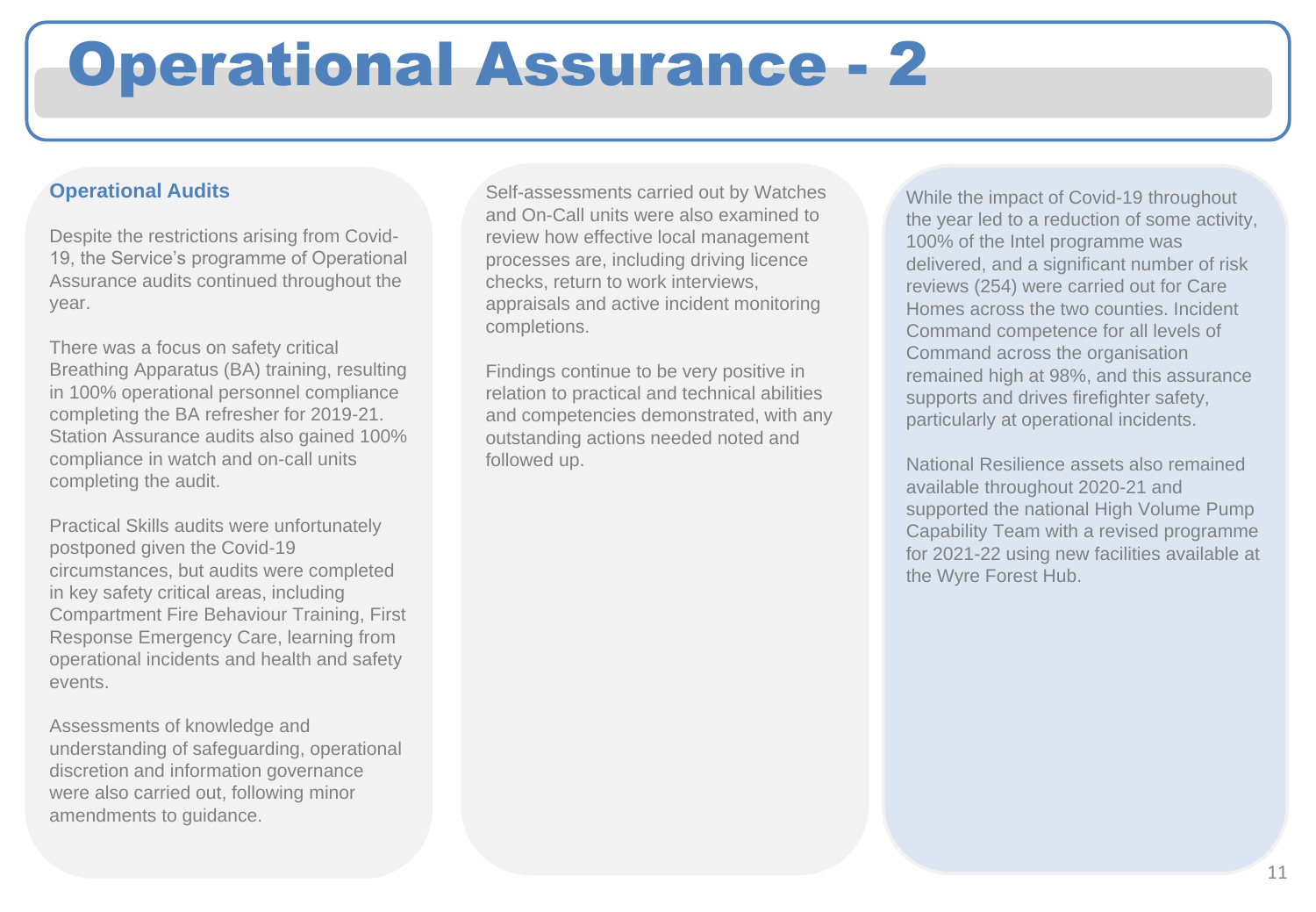# Directory of assurance documents

#### **Governance**

#### [Annual Governance Statement 2020-21](https://www.hwfire.org.uk/assets/files/annual-governance-statement-2020-21-final.pdf)

Other key governance documents can be found by following the links on the [Transparency Code of Practice p](about:blank)age of the Service website.

Key legislation includes:

- [Fire and Rescue Services Act 2004](about:blank)
- [Civil Contingencies Act 2004](about:blank)
- [Regulatory Reform \(Fire Safety\) Order](about:blank)  2005
- Fire and Rescue Services [\(Emergencies\) \(England\) Order 2007](about:blank)
- [Fire and Rescue National Framework for](about:blank)  England 2018
- [Local Government Act 1999](about:blank)
- [Localism Act 2011](about:blank)
- [Equality Act 2010](about:blank)
- [Policing and Crime Act 2017](about:blank)
- [Crime and Disorder Act 1988](about:blank)
- [Health and Safety at Work etc. Act 1974](about:blank)

#### **Finance**

#### [Annual Statement of Accounts 2020-21](about:blank)

- Link to previous [Statements of Account](about:blank)
- Budget and Precept 2020-21 and [Medium Term Financial Plan, Pre](about:blank)cept [Appendices 1-9 and Appendix 10 –](about:blank) [Statement of Prudential Indicators](about:blank)
- [Internal Audit Annual Report 2020-21](about:blank)
- **[External Audit Findings 2020-21](about:blank) [a](about:blank)nd** [Letter of Representation 2021](about:blank)

Other key finance documents can be found by following links on the Your Right To [Know page of the Service website.](about:blank)

Other legislation and guidance includes:

- [Local Government Finance Act 1988](about:blank)
- [Accounts and Audit Regulations 2015](about:blank)
- [Local Government Transparency Code](about:blank)  2015
- [Public Sector Internal Audit Standards](about:blank)
- [Local Audit and Accountability Act 2014](about:blank)
- Chartered Institute for Public Finance [and Accountability \(CIPFA\) Codes of](about:blank)  **Practice**

#### **Operations**

The Fire Authority publishes reports on all its services, including the overall strategy, operational performance, policies and financial plans. Key documents can be found on the **Publications** page of the Service website and through the [Publication Scheme.](about:blank) Key links include:

- [Fire Authority Annual Report 2020-21 –](about:blank) now replaced by the Annual Service [Review 2020-21 and the Annual Service](about:blank) Plan 2021-22
- **Community Risk Management Plan** 2021-2025
- [Annual Performance Report 2020-21](about:blank)

The Service website also provides a wide range of information about the Fire Authority and the services delivered by the Fire and Rescue Service. The [Home page](about:blank) will take you to all the links including essential [Safety and Advice](about:blank) information and guidance, [News and Events](about:blank) and recruitment opportunities through our **Join** Us page.